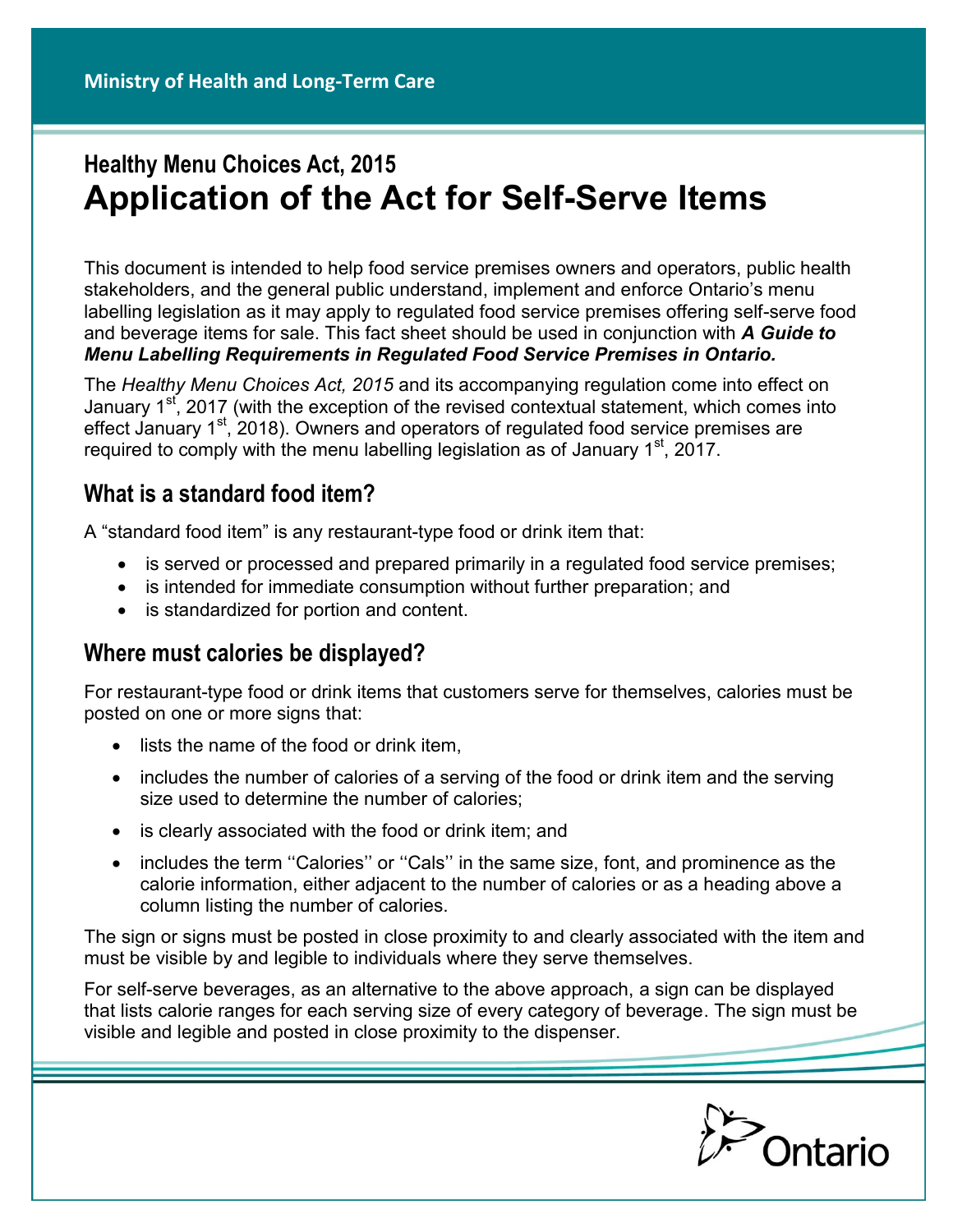#### **What serving size should be used when displaying calories?**

If the premises provides a serving instrument or utensil that dispenses a uniform amount of food, calories must be determined by the volume of a serving dispensed by the serving instrument or utensil.

If cups or other containers are offered for self-serve drinks, serving sizes must be determined by the volume of the cups or containers, expressed in millilitres or by description of the cup size (e.g. small, large).

For other food or drink items, serving sizes are to be set by a reasonable serving size determined by the owner or operator.

Example #1: Self-Serve Buffet



\*For requirements regarding the contextual statement between January 1, 2017 and December 31, 2017, please refer to the Contextual Statement section in this document.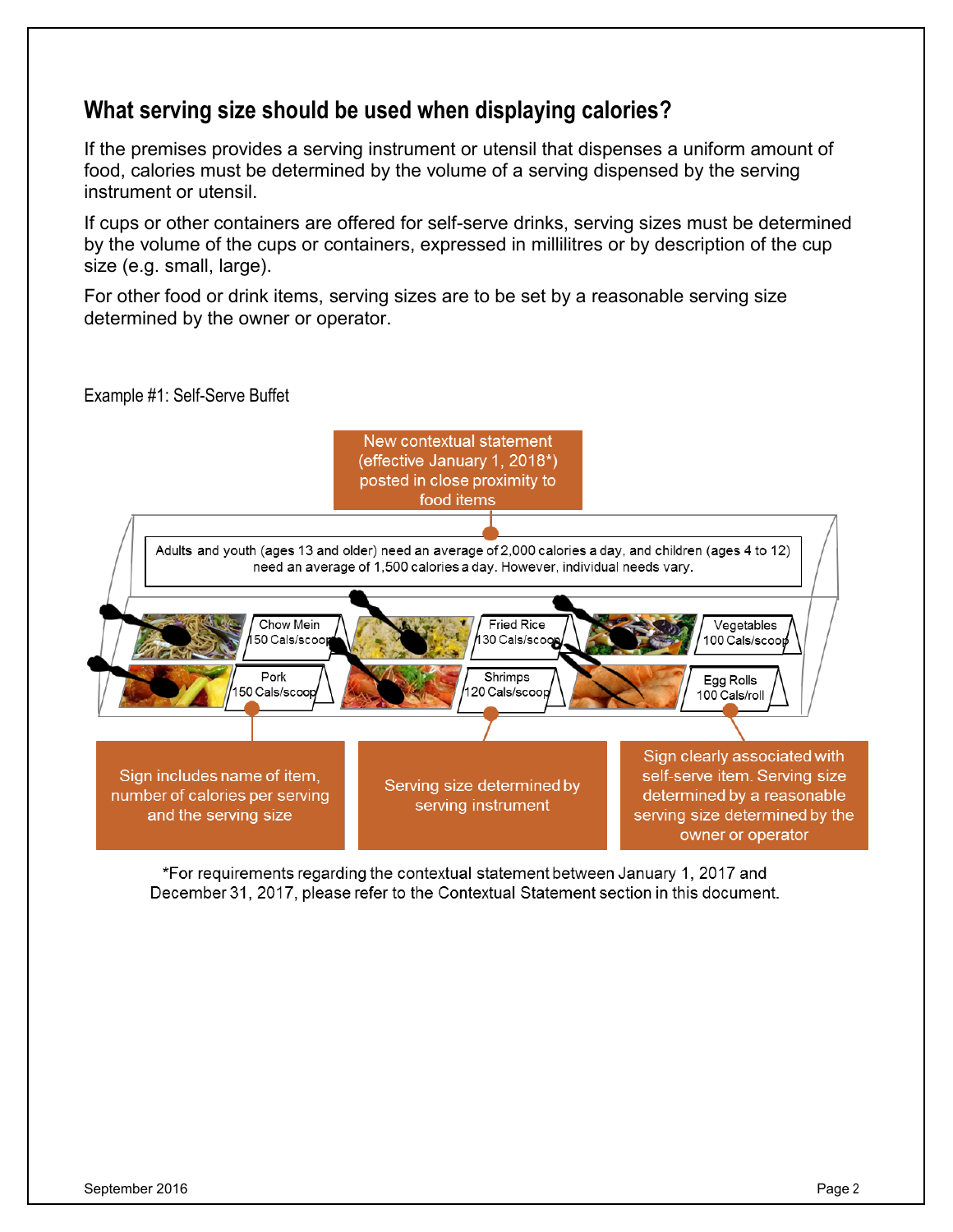

\*For requirements regarding the contextual statement between January 1, 2017 and December 31, 2017, please refer to the Contextual Statement section in this document.

# **Self-serve Contextual Statement**

Where an individual can serve themselves, and a menu is not visible by and legible to the individual, a contextual statement, in English or in French, must be displayed on a sign. The sign must be visible and legible to customers when they serve themselves.

As of January 1<sup>st</sup>, 2018, the following contextual statement is required to be displayed:

#### *"Adults and youth (ages 13 and older) need an average of 2,000 calories a day, and children (ages 4 to 12) need an average of 1,500 calories a day. However, individual needs vary."*

Between January  $1<sup>st</sup>$ , 2017 and December  $31<sup>st</sup>$ , 2017, food service premises can choose to post the contextual statement above, or post the contextual statement as stated below:

*"The average adult requires approximately 2,000 to 2,400 calories per day; however, individual calorie needs may vary."*

## **Exemptions for Self-Serve**

The following food and beverage items are exempt from calorie display requirements:

- **Temporary Food Items:** Food or drink items that are offered for sale for less than 90 days per calendar year, whether consecutively or non-consecutively.
- **Condiments:** Self-serve condiments that are available free of charge and that are not listed on the menu.

*items*